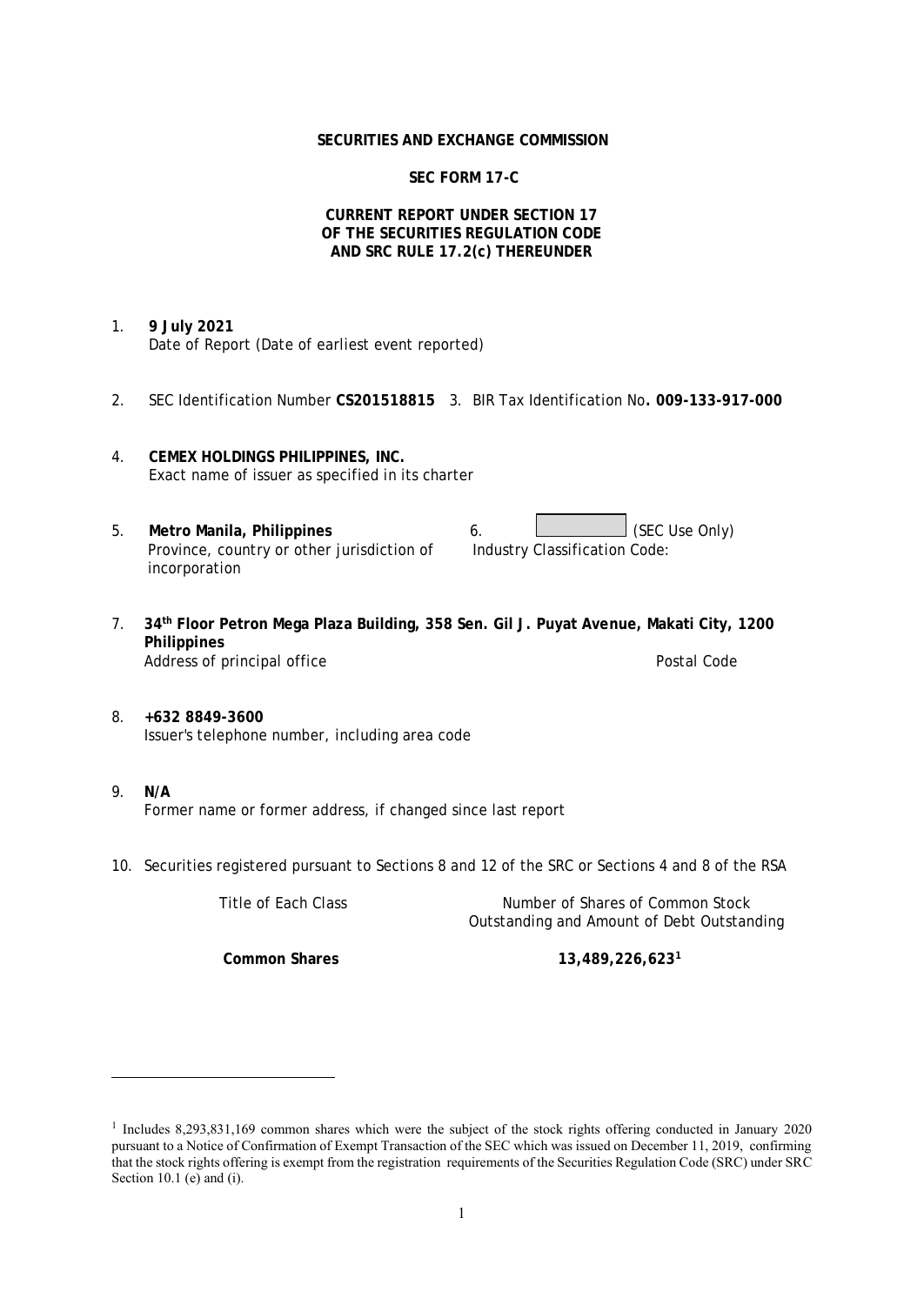11. Indicate the item numbers reported herein: Item 9 - Other Events

CEMEX HOLDING PHILIPPINES, INC. ("CHP") reports on the use of proceeds realized from the Stock Rights Offering (SRO) of 8,293,831,169 common shares of CHP that was conducted in 2020. Based on the Offer Price of £1.54 per share, the total proceeds from the SRO amounted to £12,772,500,000.26.

The following costs and expenses were disbursed/charged today against the SRO proceeds:

| USE OF PROCEEDS/PURPOSE                                                                     | <b>AMOUNT (1n)</b> |
|---------------------------------------------------------------------------------------------|--------------------|
| Costs and expenses associated with the SOLID Cement plant<br>expansion project <sup>1</sup> | 2,393,844.08       |

<sup>1</sup>Funded through advances made by CHP to Solid Cement Corporation ("SOLID") under the Revolving Master<br>Loan Facility Agreement dated 3 March 2020 entered into between CHP, as lender, and SOLID, as borrower

#### **SIGNATURES**

Pursuant to the requirements of the Securities Regulation Code, the issuer has duly caused this report to be signed on its behalf by the undersigned hereunto duly authorized.

CEMEX HOLDINGS PHILIPPINES, INC. Issuer

9 July 2021 Date

. aun étre vido seu Jannette Virata Sevilla **Compliance Officer**